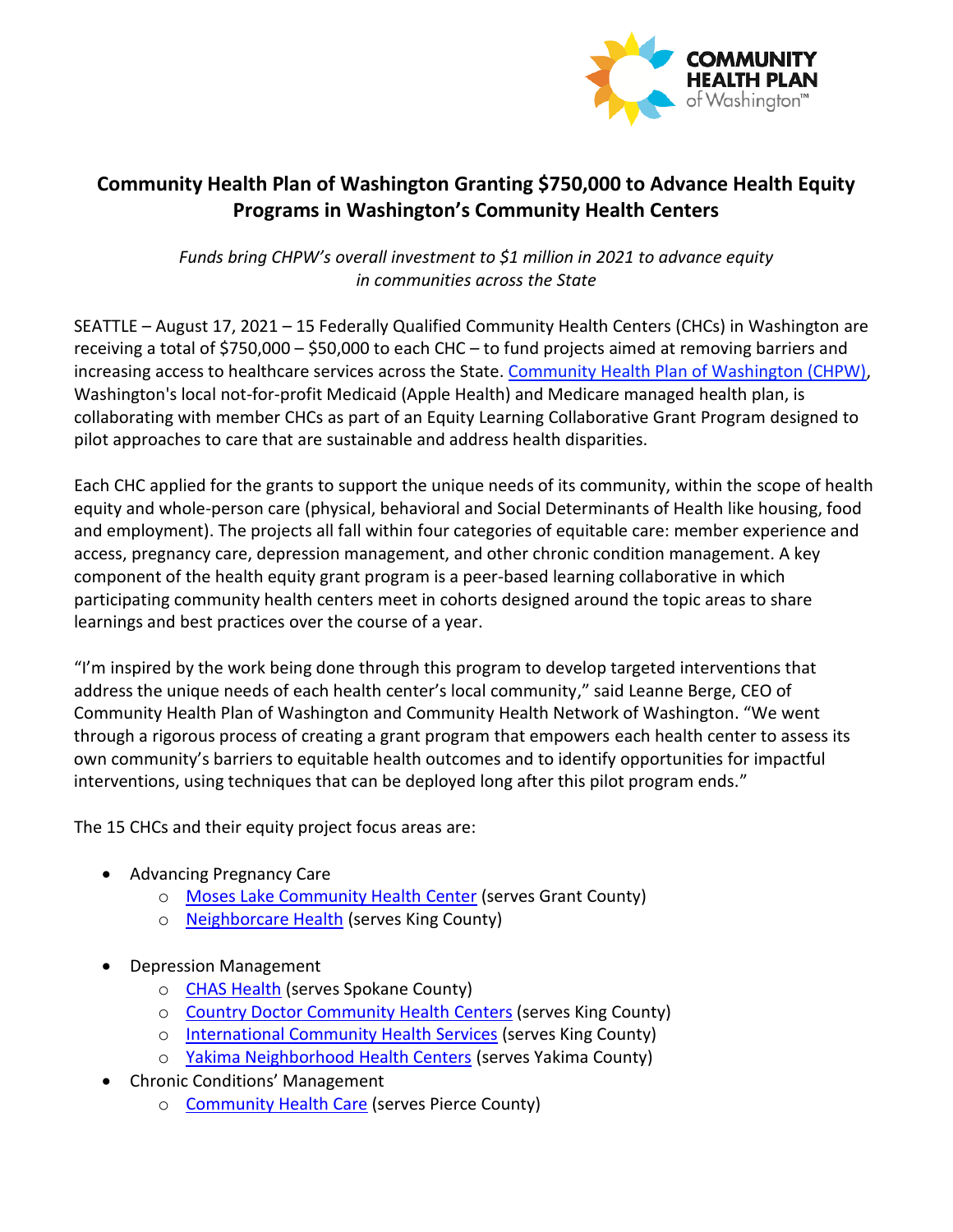

- o [Sea Mar](https://www.seamar.org/) (serves Clallam, Clark, Cowlitz, Franklin, Grays Harbor, Island, King, Pierce, Skagit, Snohomish, Thurston and Whatcom counties)
- o [Tri-Cities Community Health](https://mytcch.org/) (serves Benton and Franklin counties)
- Enhancing Member Experience and Access
	- o [Family Health Centers](https://myfamilyhealth.org/) (serves Okanogan County)
	- o [HealthPoint](https://www.healthpointchc.org/) (serves King, Pierce and Snohomish counties)
	- o [Peninsula Community Health Services](https://www.pchsweb.org/) (serves Kitsap County)
	- o [Unity Care NW](https://unitycarenw.org/) (serves Whatcom County)
	- o [Valley View Health Center](https://vvhc.org/) (serves Lewis, Thurston, Pacific counties)
	- o [Yakima Valley Farm Workers](https://www.yvfwc.com/) (serves Benton, Franklin, Spokane, Whitman, and Yakima counties)

"According to the [U.S. Department of Housing and Urban Development,](https://files.hudexchange.info/reports/published/CoC_PopSub_State_WA_2020.pdf) last year nearly 29% of homeless individuals in Washington State were identified as being severely mentally ill," said Rhonda Hauff, President/CEO at Yakima Neighborhood Health Services. "With the money we are receiving from CHPW, our team plans to help our patients experiencing homelessness obtain a smartphone through government programs and teach them to use it to schedule appointments, access telehealth, communicate with providers, order prescription refills, and more. We believe this will increase follow-up appointment rates and get the individuals the support they need to treat and prevent mental health issues from escalating."

"At Unity Care NW, we work with patients with many different backgrounds and who speak many languages," said Jodi Joyce, CEO at Unity Care NW. "The inspiration for our equity project was the brainchild of one of our staff members who ran the front desk. She noted that those who need interpretation services had to book longer appointments and wait longer for these times. The grant funds that we receive from CHPW will help decrease wait times for these patients by providing better interpretation services."

"HealthPoint's mission is to strengthen communities, improve people's health and break down barriers," said Lisa Yohalem, CEO at HealthPoint. "Our work with CHPW and this funding is helping us listen to our Hawaiian and Pacific Islander community, patients and staff about how we can adjust our health care approaches to be a better partner in their overall health. We do our best work when we work in partnership with the community. This investment is focused on improving the health of the broader community; starting with the Hawaiian and Pacific Islander communities in South King County."

CHPW's initiative is part of the work it is doing in a national cohort called the [Advancing Health Equity:](https://www.solvingdisparities.org/)  [Leading Care, Payment, and Systems Transformation \(AHE\)](https://www.solvingdisparities.org/) program. In partnership with the Washington Health Care Authority (HCA) and CHPW's parent Community Health Network of Washington (CHNW), CHPW is part of one of the seven state teams leading this initiative. This learning collaborative is building a culture of equity by looking at changes in care delivery as one of its focus areas.